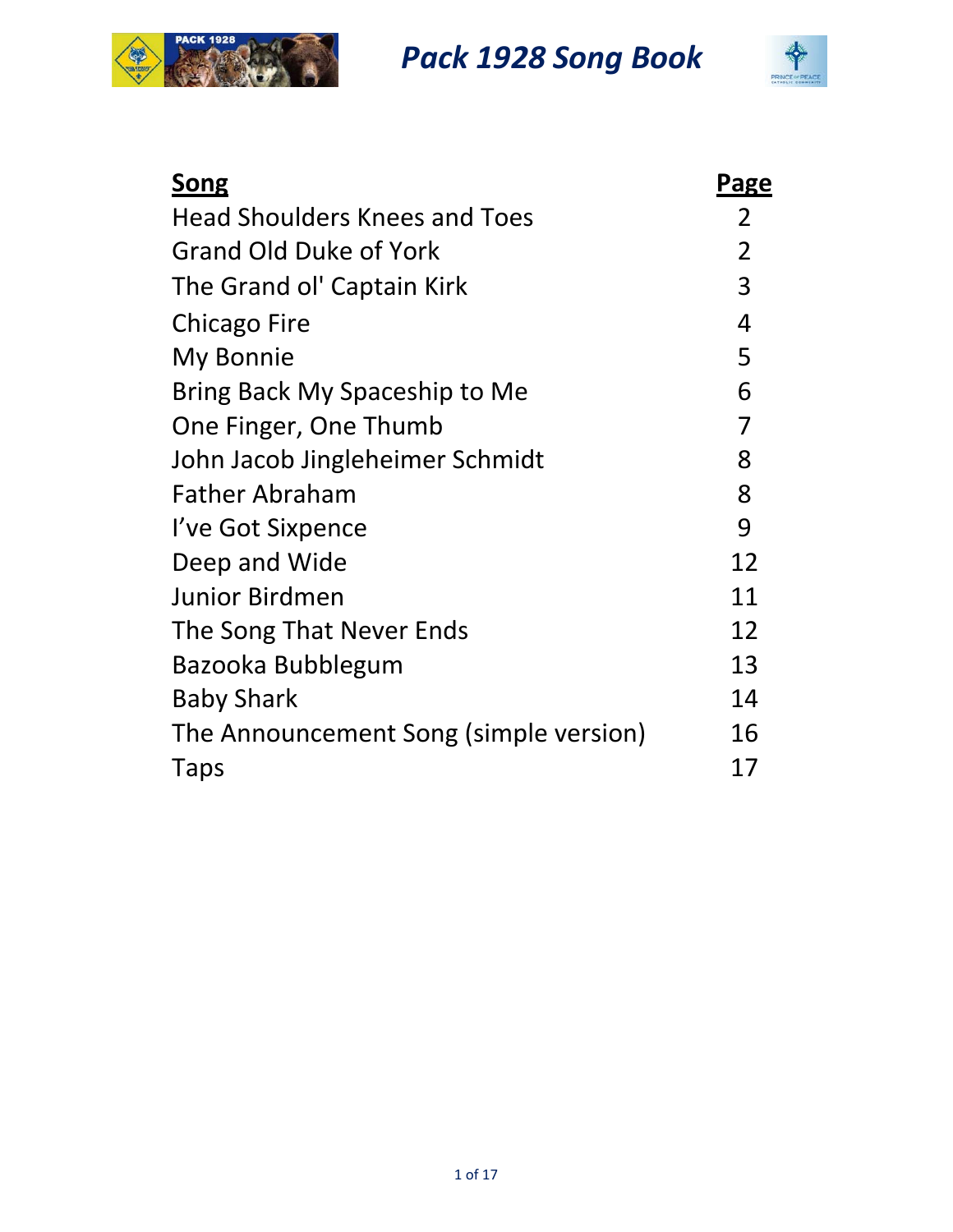



#### **Head, Shoulders, Knees and Toes**

Note: Touch each part of the body as you sing it. Second time leave out word "head", just touch it, and so on. Last verse will be all actions, no words.

Head, shoulders, knees and toes, knees and toes, Head, shoulders, knees and toes, knees and toes, And eyes and ears and mouth and nose, Head, shoulders, knees and toes, knees and toes.

### **The Grand Old Duke of York**

Note: "A‐Hunting We Will Go". First time through, Just sing the song, to be sure all know it, then when the word up is sung, everyone stands up, and when the word down is sung, everyone sits down. Go through the song several times, getting faster each time.

The Grand Old Duke of York, He had ten thousand men. He marched them **up** the hill, And he marched them **down** again. And when they're **up** they're **up**. And when they're **down** they're **down**, But when they're only halfway **up**, They're neither up nor down.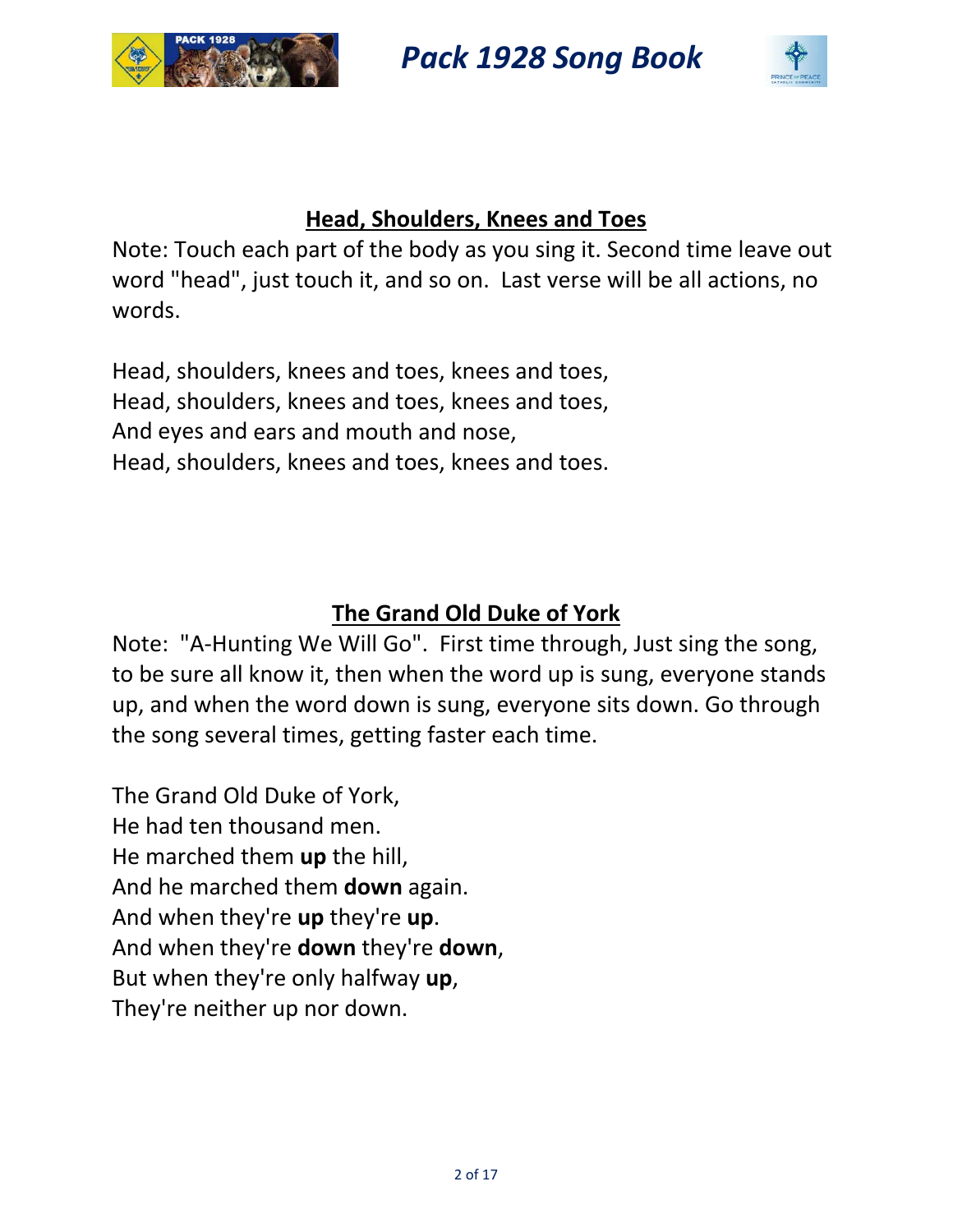



### **The Grand Old Captain Kirk**

Note: "A‐Hunting We Will Go". First time through, Just sing the song, to be sure all know it, then when the word up is sung, everyone stands up, and when the word down is sung, everyone sits down. Go through the song several times, getting faster each time.

The Grand Old Captain Kirk He Had A Thousand Men, He Beamed 'em Up To The Enterprise Everyone stands up And Beamed 'em Down Again. Everyone sits down And When You're Up Your Up, Everyone stands up And When You're Down Your Down, Everyone sits down And When You're Only Half Way Up, Everyone half‐way up You're Nowhere to Be Found.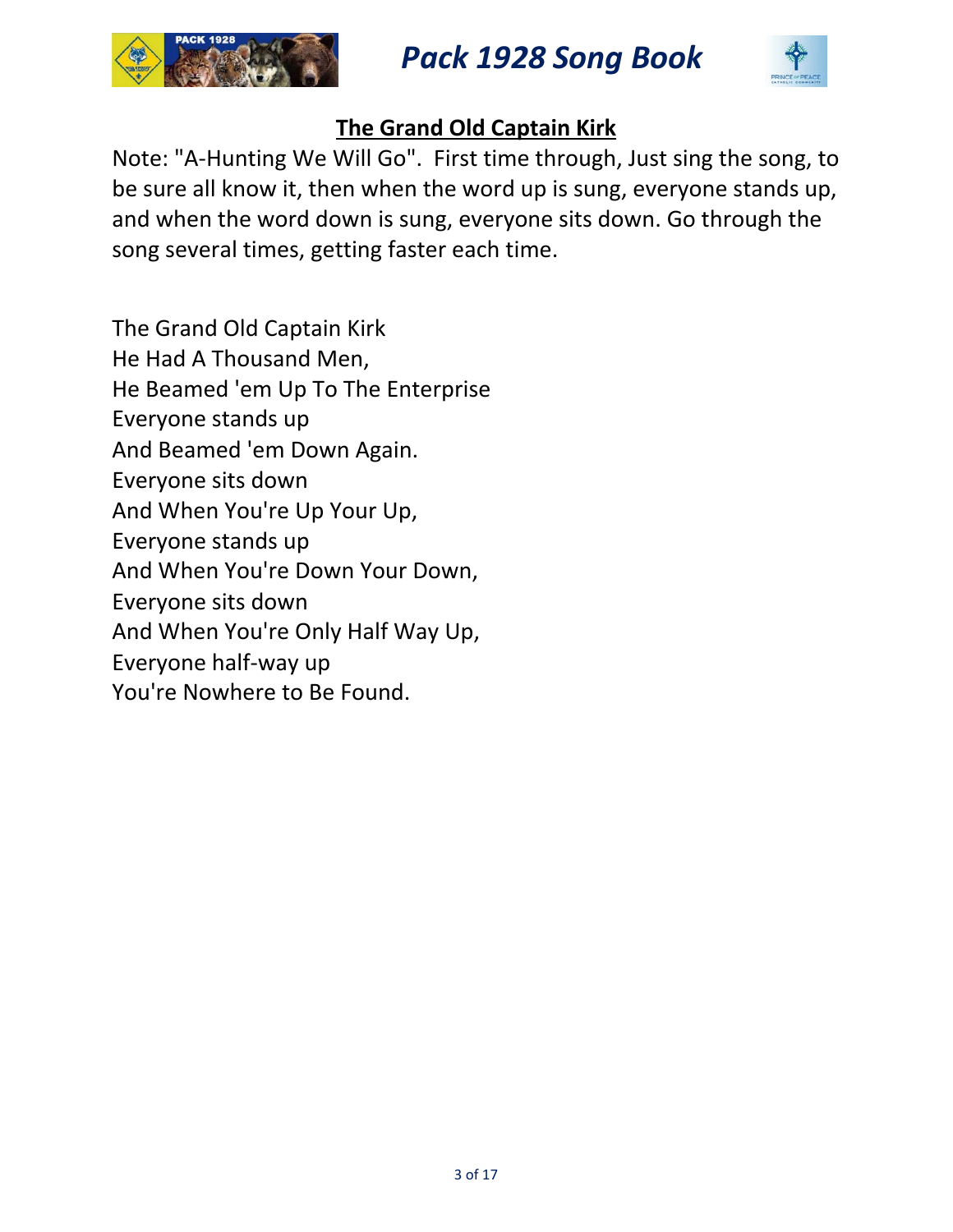



### **Chicago Fire**

Note: Number of nights same as number of "FIRE!" at the end of each verse. "FIRE" should be shouted loud and strong.

Three nights ago, When we were all in bed, Old Lady Leary left the lantern in the shed And when the cow kicked it over, She winked her eye and said It'll be a hot time, in the old town, tonight! FIRE, FIRE, FIRE!

Two nights ago, When we were all in bed, Old Lady Leary left the lantern in the shed And when the cow kicked it over, She winked her eye and said It'll be a hot time, in the old town, tonight! FIRE, FIRE!

One night ago, When we were all in bed, Old Lady Leary left the lantern in the shed And when the cow kicked it over, She winked her eye and said It'll be a hot time, in the old town, tonight! FIRE!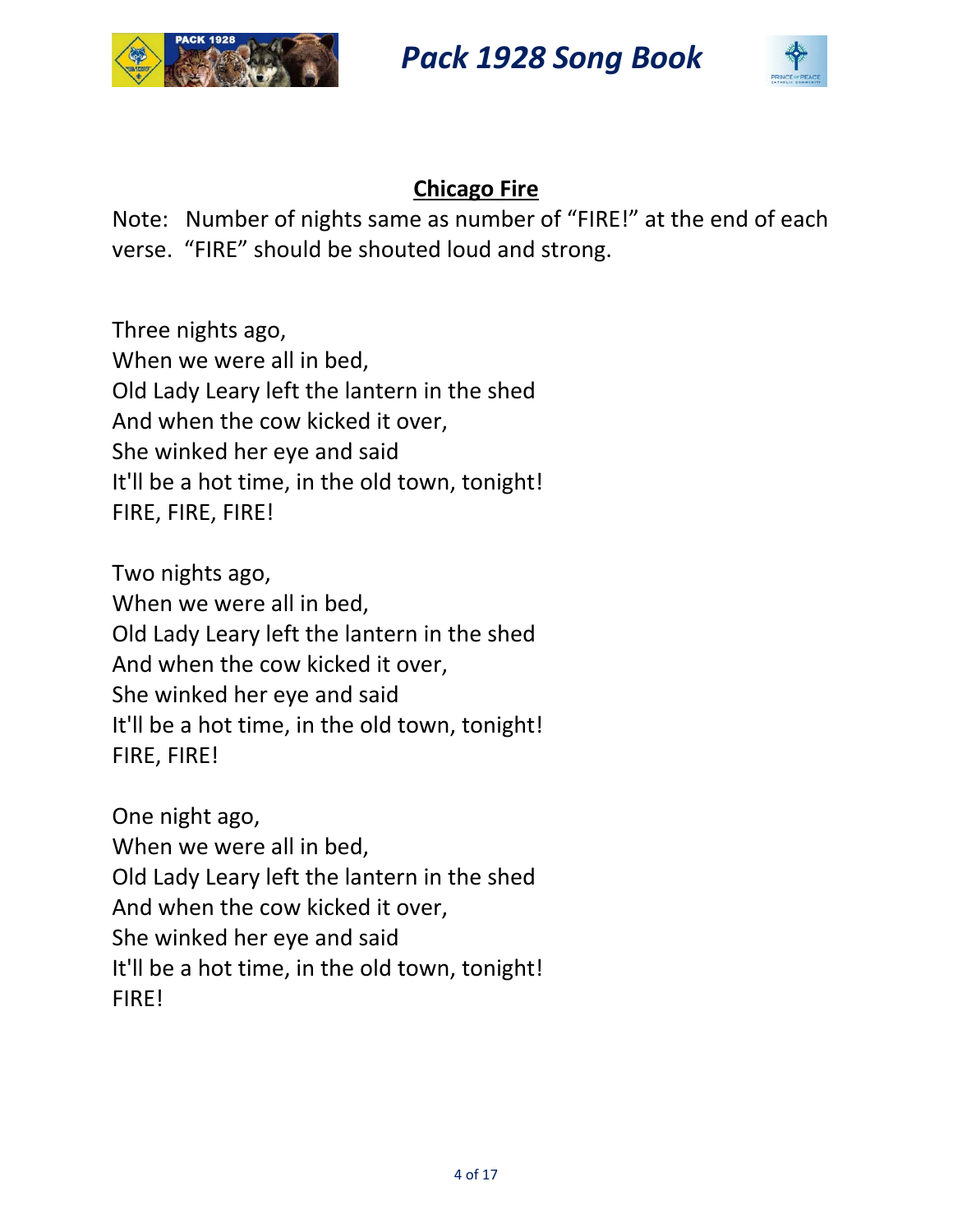



### **My Bonnie**

Note: Start sitting down (or standing up), on every "B" word stand/sit or sit/stand. Repeat with increasing speed!

My Bonnie lies over the ocean My Bonnie lies over the sea My Bonnie lies over the ocean So bring back my Bonnie to me

Bring back, Bring back Bring back my Bonnie to me, to me Bring back, Bring back Oh, bring back my Bonnie to me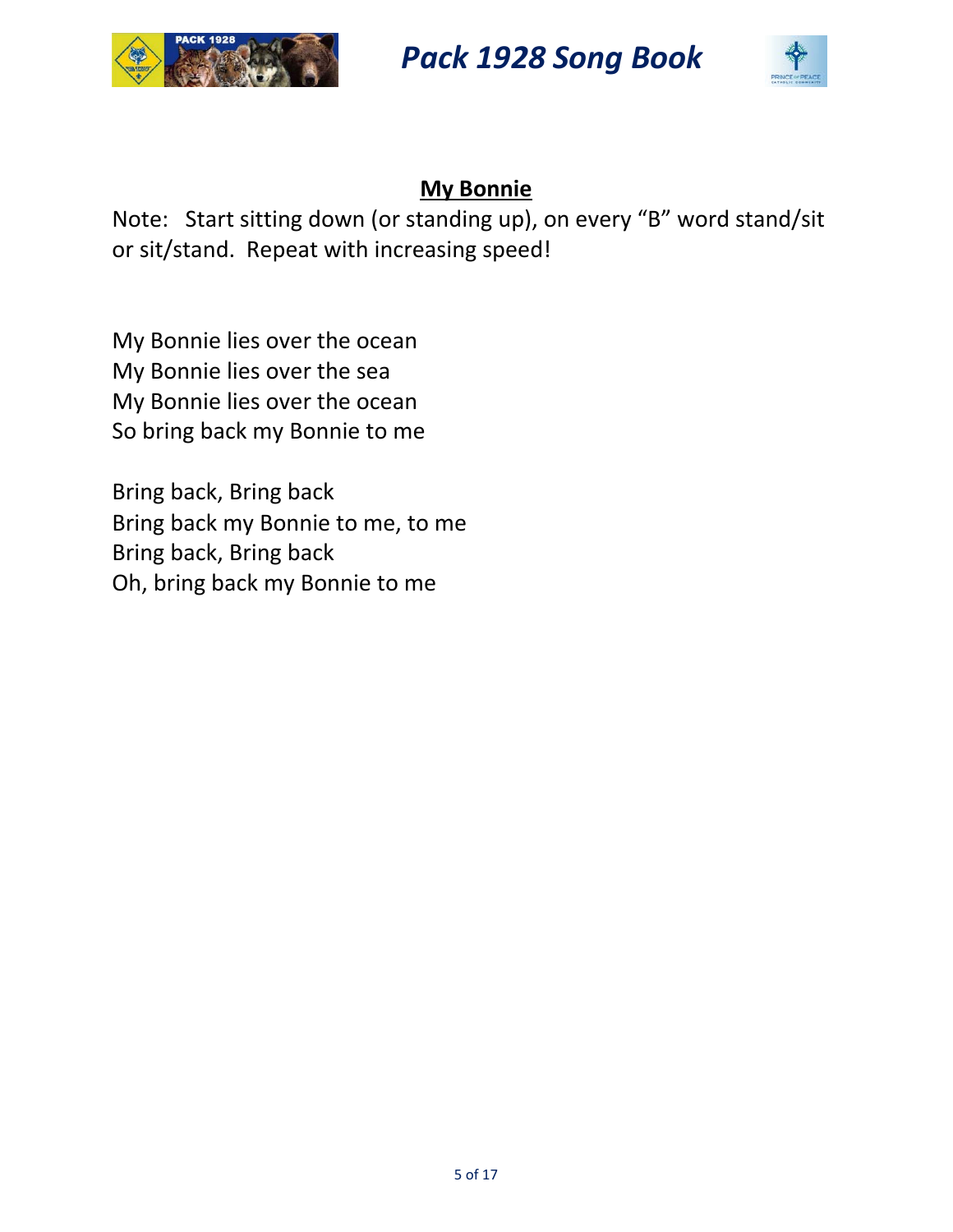



#### **Bring Back My Spaceship to Me**

Tune: My Bonnie Lies Over the Ocean. Start sitting down (or standing up), on every "B" word stand/sit or sit/stand. Repeat with increasing speed!

I went for a ride in my spaceship The moon and the planets to see I went for a ride in my spaceship Now listen what happened to me.

(Chorus) Bring back, bring back, Oh bring back my spaceship to me, to me. Bring back, bring back, Oh bring back my spaceship to me.

While sitting aloft in my spaceship The capsule was crowded and tight. To lessen the cramps in my muscles I went for a walk in the night. (Chorus)

I went for a walk in my spacesuit; The ship was controlled from the ground. Then someone in charge down at NASA Forgot I was walking around. (Chorus)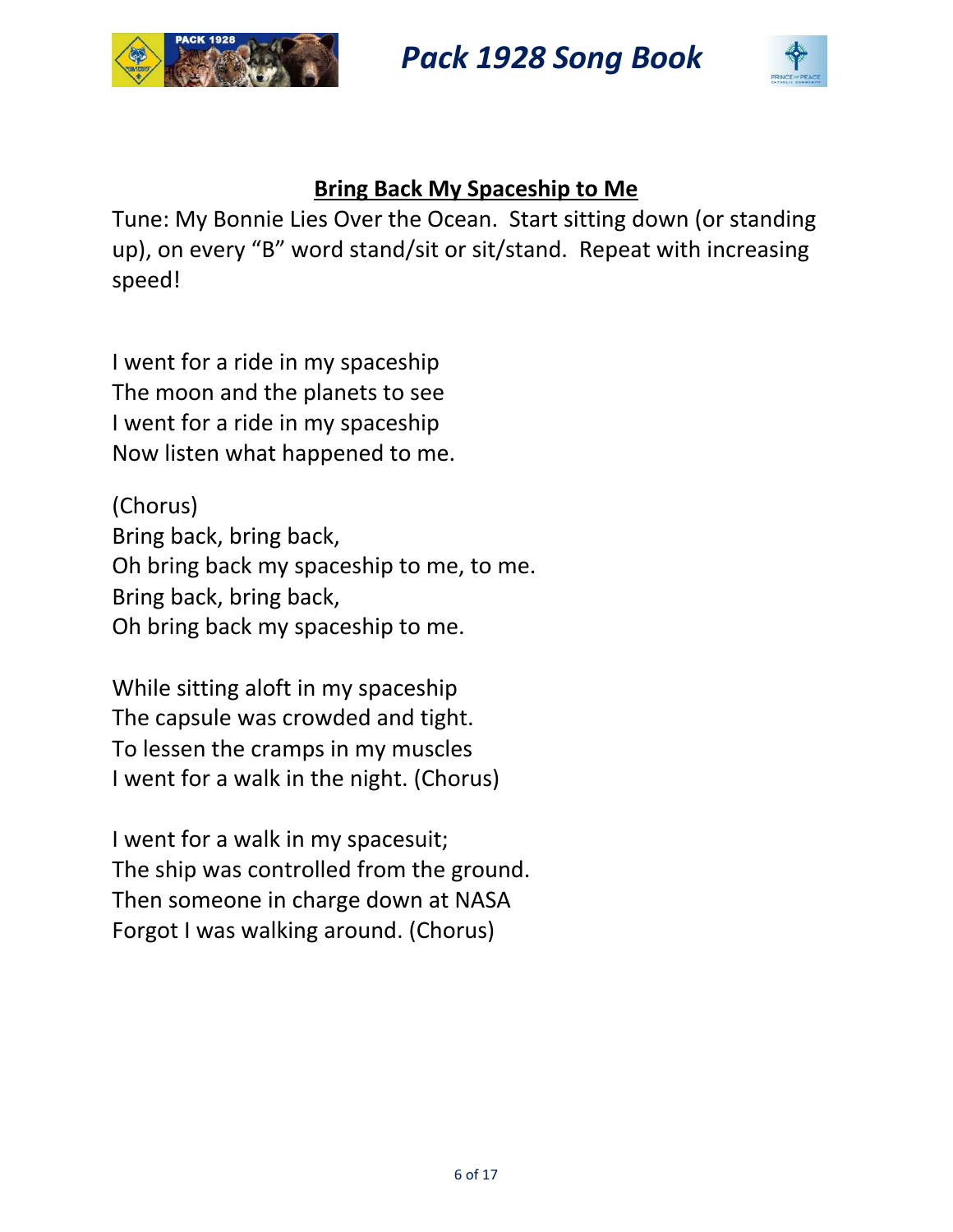



### **One Finger, One Thumb**

Note: For each verse, stick out and put into motion the new part being mentioned. Repeat the song until you have added on one hand, two hands, one arm, two arms, one foot, two feet, one leg, both legs, One tongue, turn around*!*

One finger, one thumb, one hand, keep moving. One finger, one thumb, one hand, keep moving. One finger, one thumb, one hand, keep moving. And we'll all be happy again.

One finger, one thumb, one hand, two hands, keep moving, One finger, one thumb, one hand, two hands, keep moving, One finger, one thumb, one hand, two hands, keep moving, And we'll all be happy again.

One finger, one thumb, one hand, two hands, one arm, keep moving, One finger, one thumb, one hand, two hands, one arm, keep moving, One finger, one thumb, one hand, two hands, one arm, keep moving, And we'll all be happy again.

Each time thru, add (with great fanfare) the next part.

- 4. Two arms
- 5. One foot
- 6. Two Feet
- 5. One leg
- 6. Two legs
- 7. One head
- 8. One tongue
- 9. Turn Around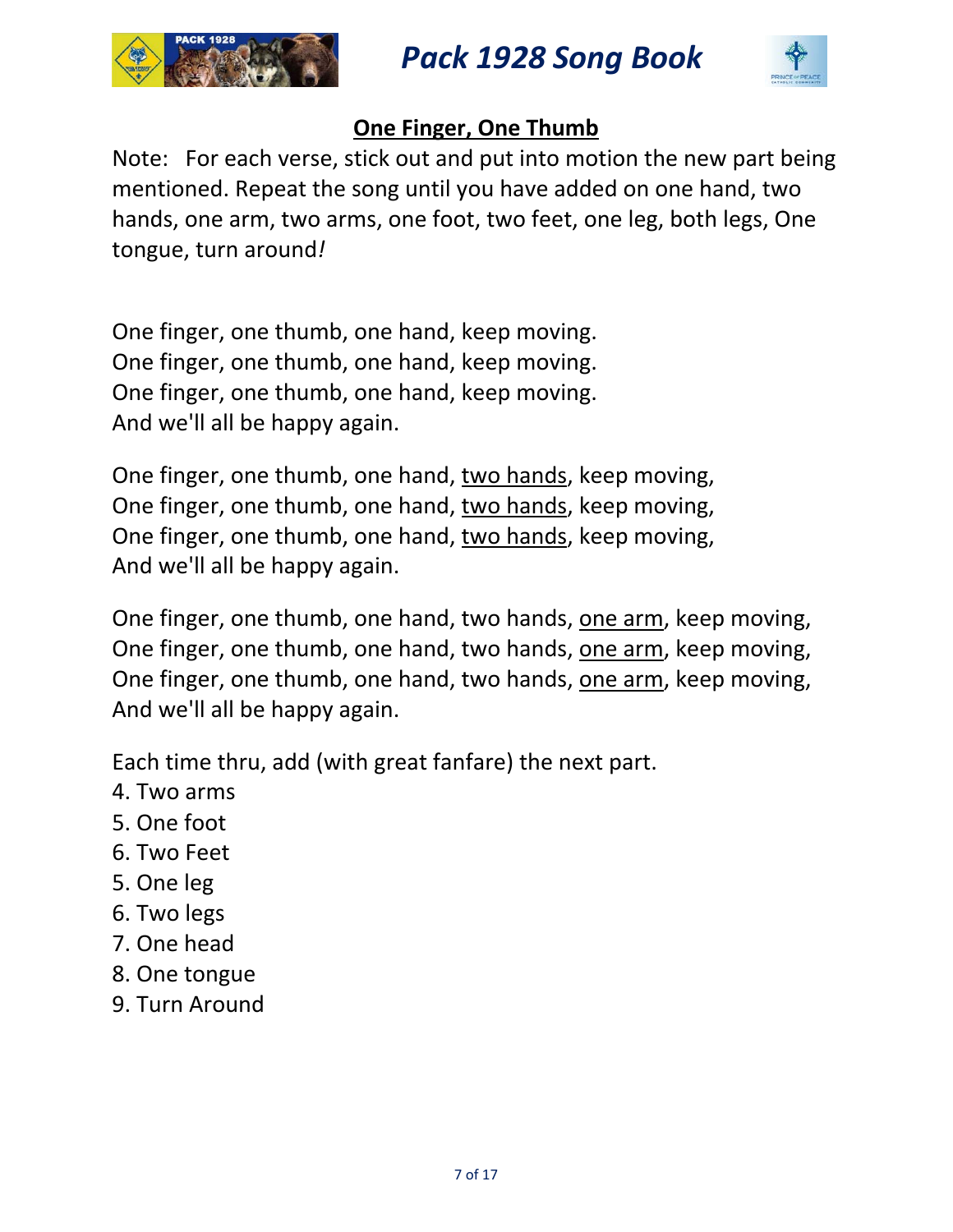



### **John Jacob Jingleheimer Schmidt,**

Note: Sing verse and dah, dah…through first time at normal volume. Verse sound get softer and dah, dah…louder each time. End with verse silent and DAH, DAH…as loud as possible!!

Jacob Jingleheimer Schmidt, His name is my name too. Whenever we go out, The people always shout, There goes John Jacob Jingleheimer Schmidt. Dah dah dah dah, dah dah dah

### **Father Abraham**

Father Abraham had seven sons. Seven sons had father Abraham. And he never laughed, and he never cried. All he did was go like this:

…with his left (arm)

…with his right (arm)

…with his left leg

…with his right leg

…turn around

…lead the singers around the room, out the door, etc.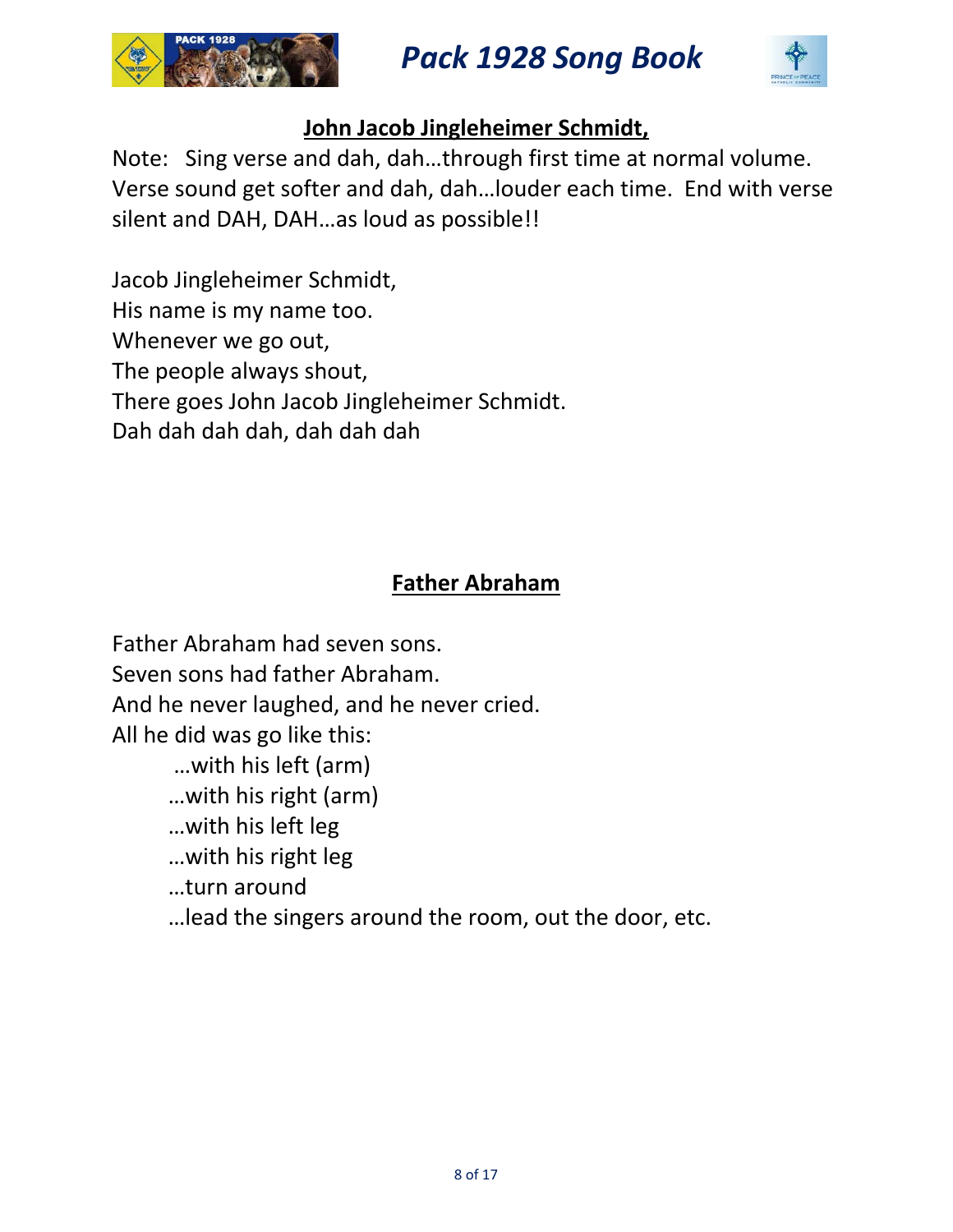



### **I've Got Sixpence (?? Maybe not ??)**

I've got sixpence Jolly, jolly sixpence I've got sixpence to last me all my life I've got twopence to spend And twopence to lend And twopence to send home to my wife‐poor wife.

Chorus: No cares have I to grieve me No pretty little girls to deceive me I'm happy as a lark believe me As we go rolling, rolling home Rolling home (rolling home) Rolling home (rolling home) By the light of the silvery moo‐oo‐on Happy is the day when we line up for our pay As we go rolling, rolling home.

I've got fourpence Jolly, jolly fourpence I've got fourpence to last me all my life I've got twopence to spend And twopence to lend And no pence to send home to my wife‐poor wife.

Chorus

I've got twopence Jolly, jolly twopence I've got twopence to last me all my life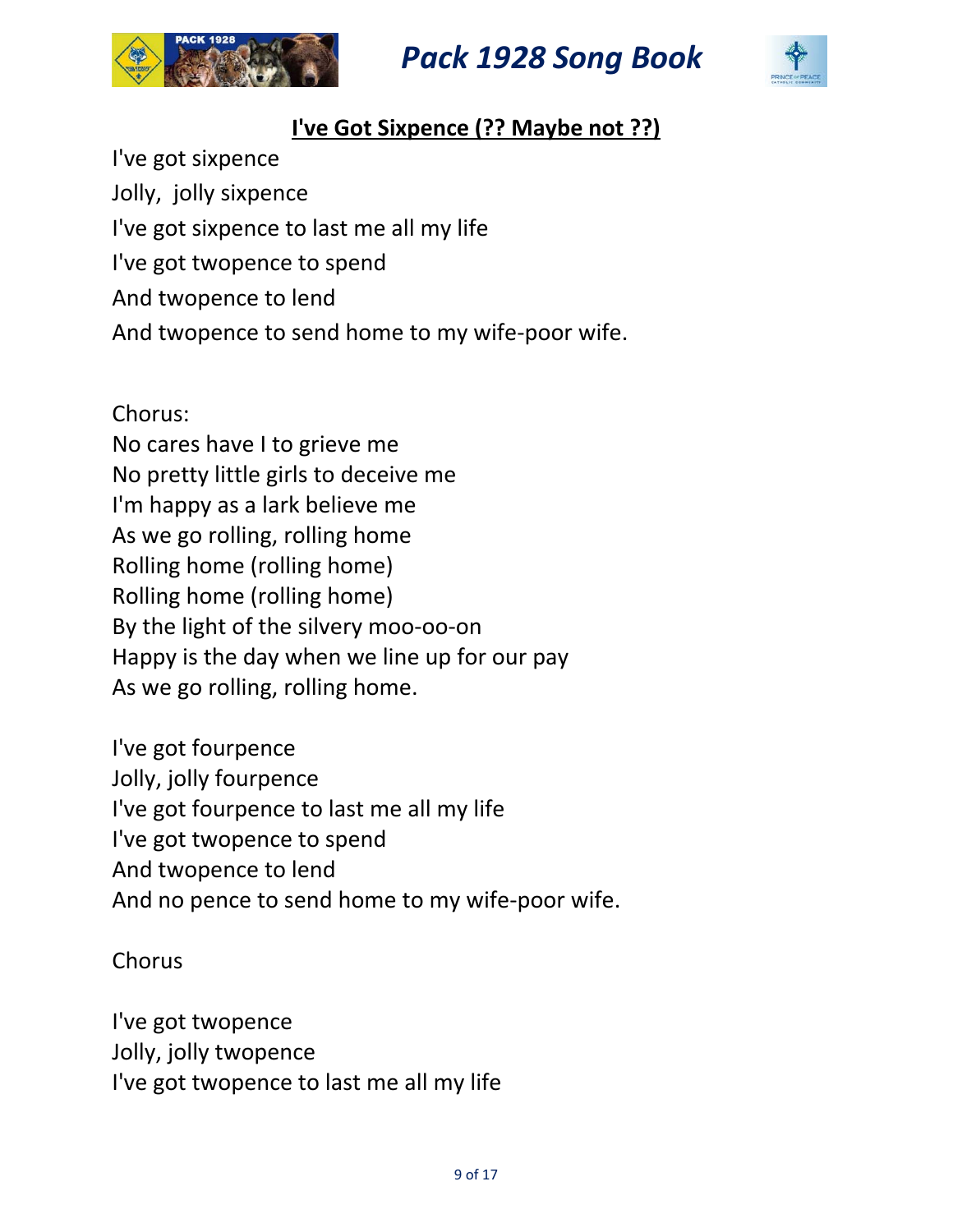





I've got twopence to spend And no pence to lend And no pence to send home to my wife‐poor wife.

Chorus

I've got no pence Jolly, jolly no pence I've got no pence to last me all my life I've got no pence to spend And no pence to lend And no pence to send home to my wife‐poor wife.

Chorus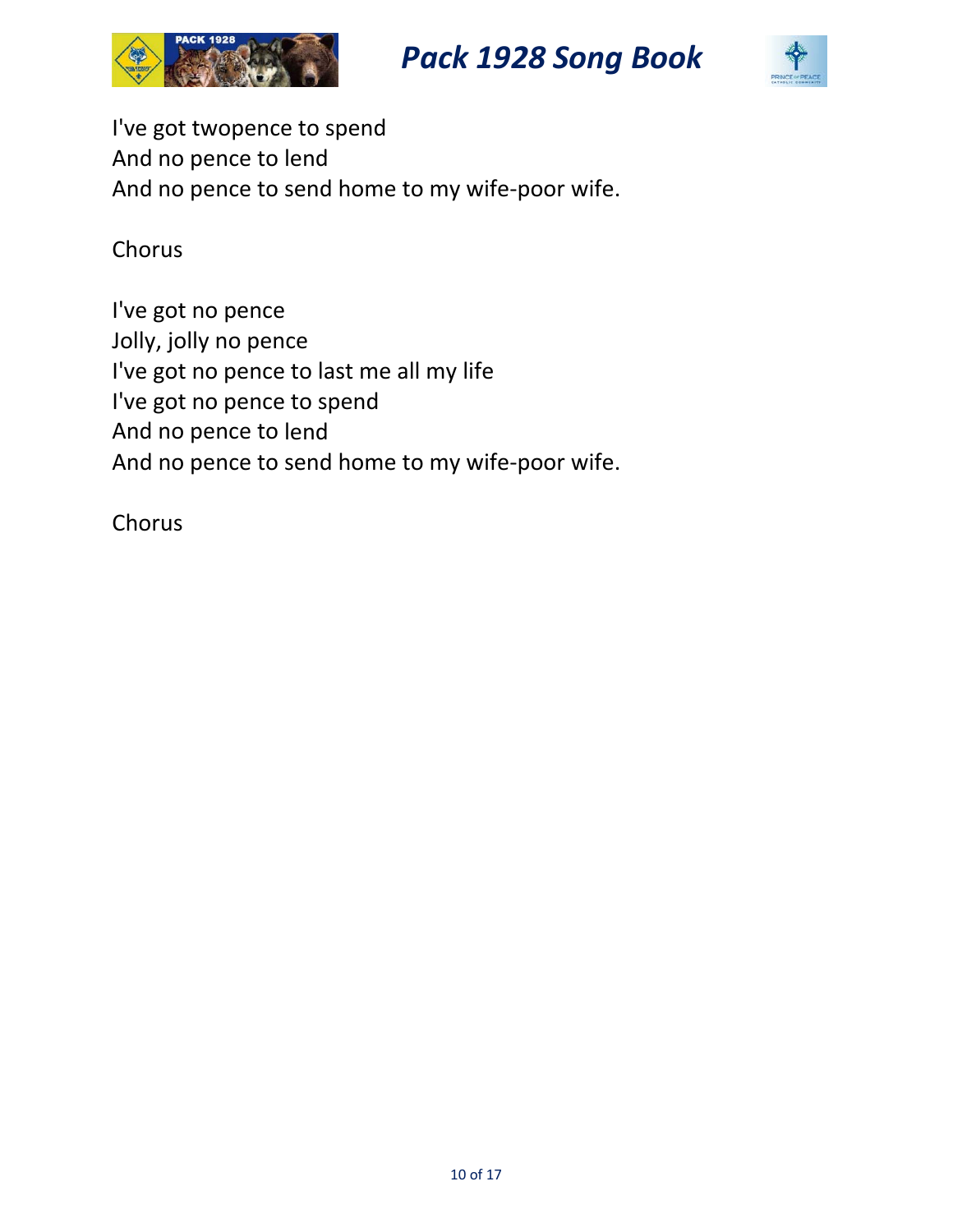



#### **Junior Birdmen**

Note: Make a face mask each time you sing the words, "Junior Birdmen" by lacing your fingers. Then, with thumbs under the chin, twist your hands outwards so that you make goggles for the eyes. On "Upside down," turn upside down. On "Ground," bring your goggled nose as near to the ground as possible.

Up in the air, Junior Birdmen; up in the air, upside down, Up in the air, Junior Birdmen; with your noses to the ground. And when you hear the grand announcement: that your wings are made of tin.

Well, then you know, Junior Birdmen, it's time to send your box tops in. For it takes: 5 box tops, 4 bottle bottoms, 3 coupons, 2 wrappers, and one thin dime!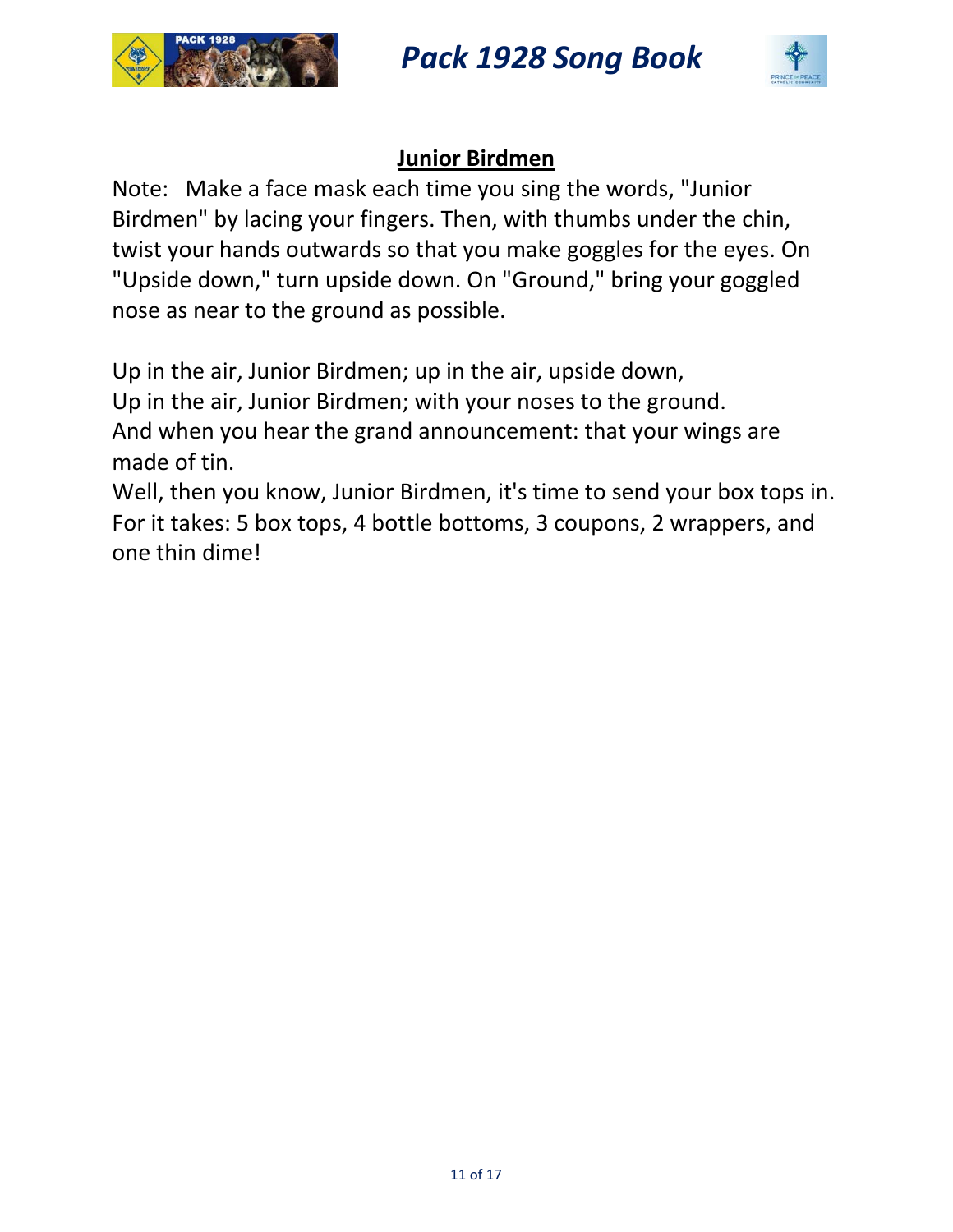



### **The Song That Never Ends**

This is the song that never ends. It just goes on and on, my friend. Some people started singing it, not knowing what it was. And, they'll continue singing it forever, just because This is the song that never ends...

(repeat forever)

### **Deep and Wide**

Note: Sing the words as written the first time through. Then, instead of saying the word "deep", make a gesture (one hand above the other) to show depth. The next time, also show "wide" by speading hands out to the side for width. Continue with "fountain" (make a fountain‐like gesture), and "flowing" (make a rippling gesture with hands moving from one side to the other at chest level).

Deep and wide, deep and wide, there's a fountain flowing deep and wide. [Repeat.]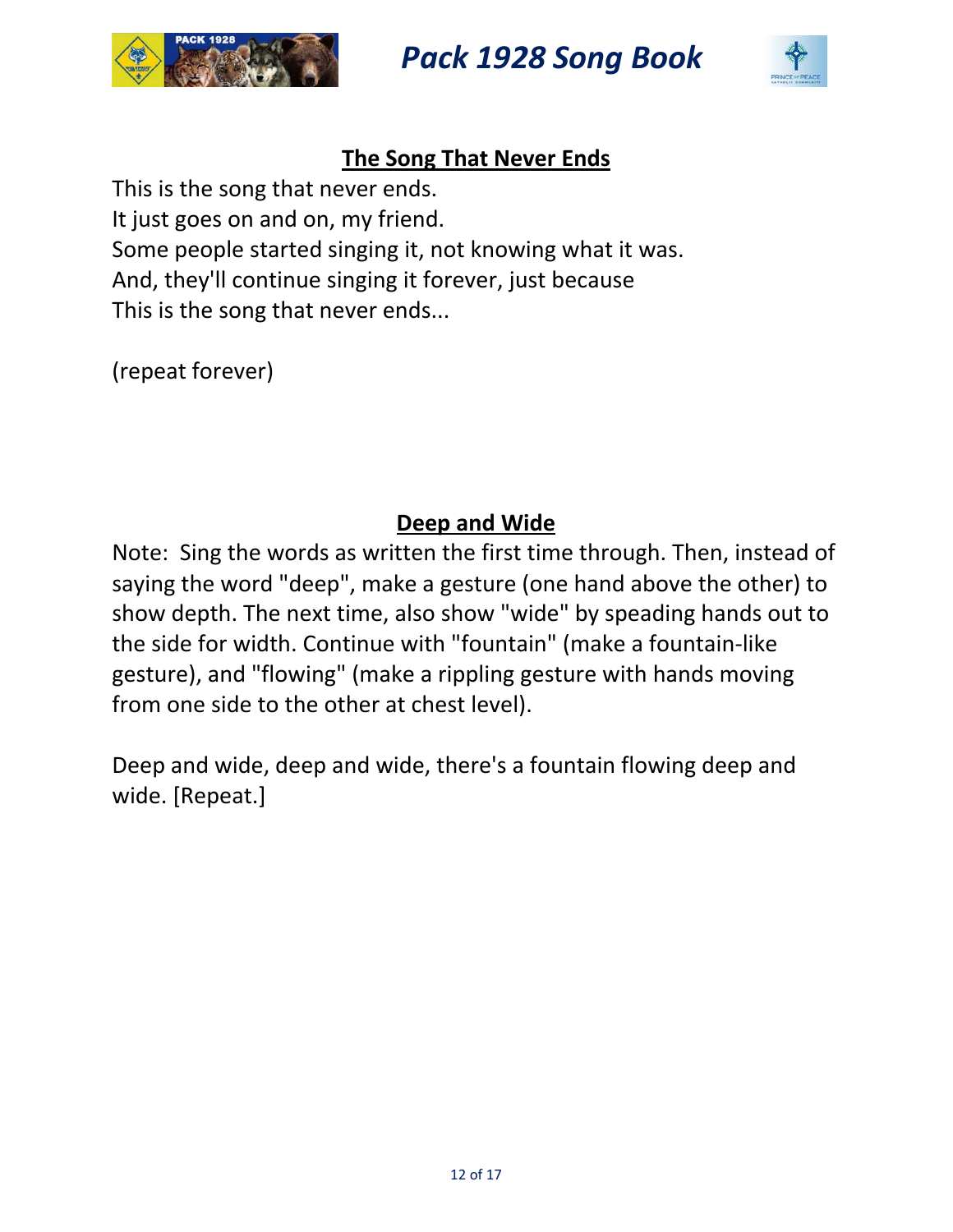



#### **Bazooka Bubble Gum**

My mom She gave me a dollar She told me to buy a collar But I didn't buy no collar Instead I bought some Bubble Gum Bazooka, zooka Bubble Gum (X2)

My mom She gave me a quarter She told me to tip the porter But i didn't tip no porter I bought some Bubble Gum Bazooka, zooka Bubble Gum (X2)

My mom She gave a dime She told me to buy a lime But I didn't buy no lime Instead I bought some Bubble Gum Bazooka, zooka Bubble Gum (X2)

My mom She gave me a nickel She told me to buy a pickle But i didn't buy no pickle I bought some Bubble Gum Bazooka, zooka Bubble Gum (X2)

My mom She gave me a penny She told me to buy some Bubble Gum So I bought myself some gum!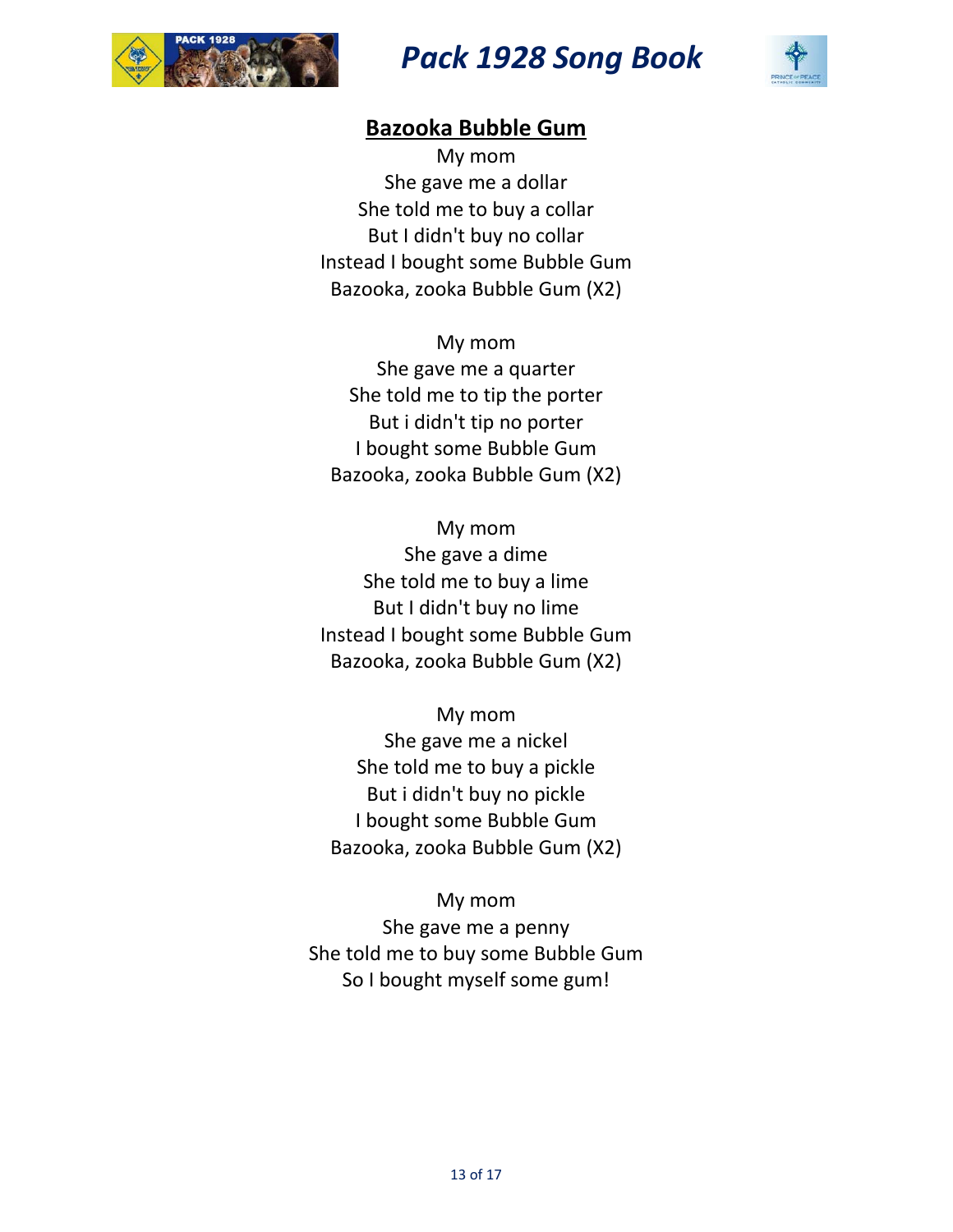



### **Baby Shark**

(shark mouth with hands connected at wrist) Baby shark, Doh‐doh, doh, doh Baby shark, Doh‐doh, doh, doh Baby shark, Doh‐doh, doh, doh Baby shark

(shark mouth with forearms connected at elbows) Momma shark, Doh‐doh, doh, doh Momma shark, Doh‐doh, doh, doh Momma shark, Doh‐doh, doh, doh Momma shark

(shark mouth with full arms) Daddy shark, Doh‐doh, doh, doh Daddy shark, Doh‐doh, doh, doh Daddy shark, Doh‐doh, doh, doh Daddy shark

(same as Daddy, but with fists instead of fingers to look like no teeth) Grandpa shark, Doh‐doh, doh, doh Grandpa shark, Doh‐doh, doh, doh Grandpa shark, Doh‐doh, doh, doh Grandpa shark

(swimming crawl motion with arms) Swimmer dude, Doh‐doh, doh, doh Swimmer dude, Doh‐doh, doh, doh Swimmer dude, Doh‐doh, doh, doh Swimmer dude

(hand on top of head like shark fin. Other hand rubbing stomache with hungry look on face.) Hungry shark, Doh‐doh, doh, doh Hungry shark, Doh‐doh, doh, doh Hungry shark, Doh‐doh, doh, doh Hungry shark

(backcrawl swimming motion with arms) Swam away, Doh‐doh, doh, doh Swam away, Doh‐doh, doh, doh Swam away, Doh‐doh, doh, doh Swam away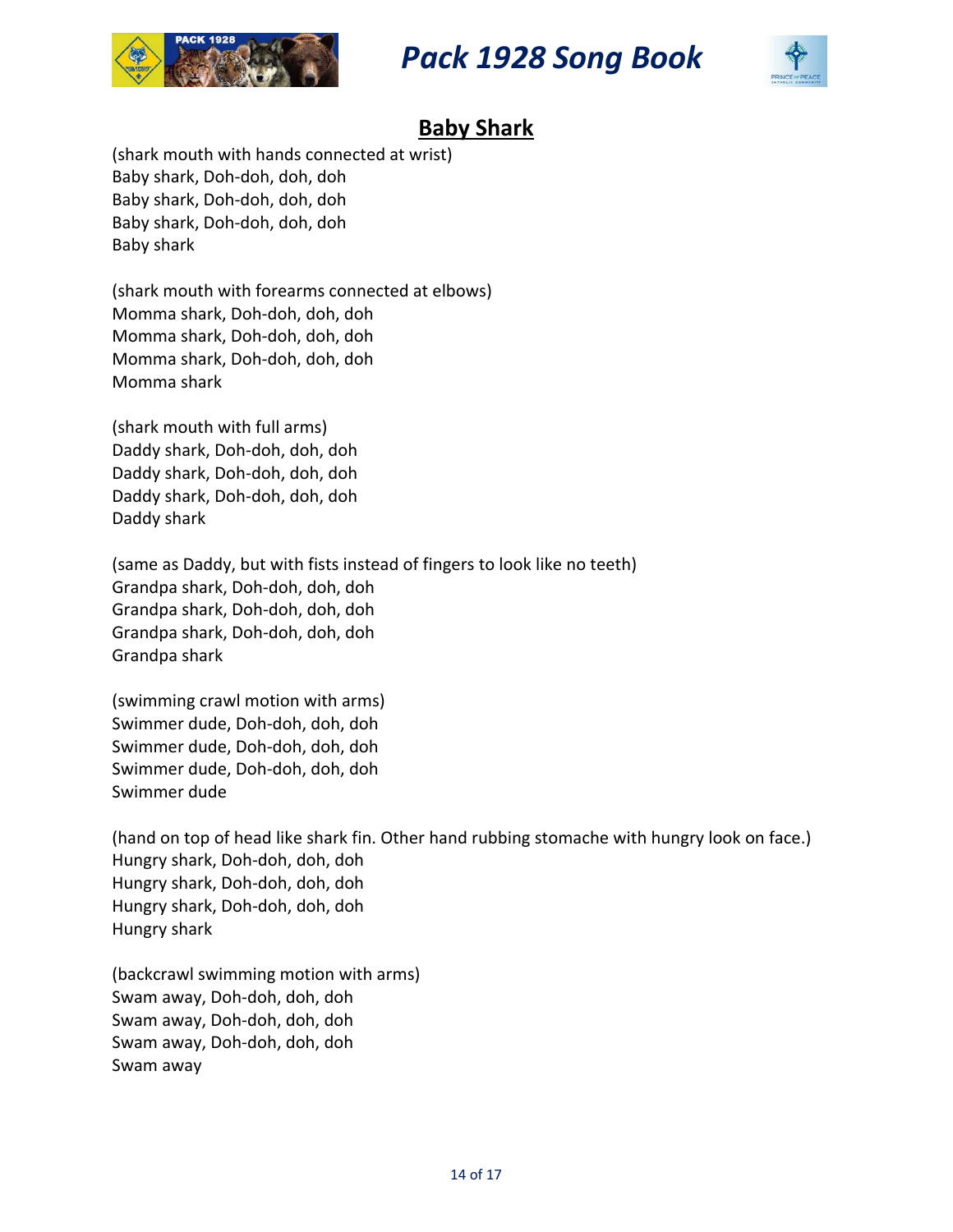





(same backcrawl, with very frantic actions) Swam too slow, Doh‐doh, doh, doh Swam too slow, Doh‐doh, doh, doh Swam too slow, Doh‐doh, doh, doh Swam too slow

(hop on one leg to beat) Lost a leg, Doh‐doh, doh, doh Lost a leg, Doh‐doh, doh, doh Lost a leg, Doh‐doh, doh, doh Lost a leg

(hand on head like shark fin. Other hand rubs stomache with a very satisfied look on face.) Happy shark, Doh‐doh, doh, doh Happy shark, Doh‐doh, doh, doh Happy shark, Doh‐doh, doh, doh Happy shark

(push cellphone numbers to beat) Call 9‐1‐1, Doh‐doh, doh, doh Call 9‐1‐1, Doh‐doh, doh, doh Call 9‐1‐1, Doh‐doh, doh, doh Call 9‐1‐1

(make any dieing actions you want. finger across neck, grabbing heart, fainting away,...) It's too late, Doh‐doh, doh, doh It's too late, Doh‐doh, doh, doh It's too late, Doh‐doh, doh, doh It's too late

(point to your bottom) That's the end, Doh‐doh, doh, doh That's the end, Doh‐doh, doh, doh That's the end, Doh‐doh, doh, doh That's the end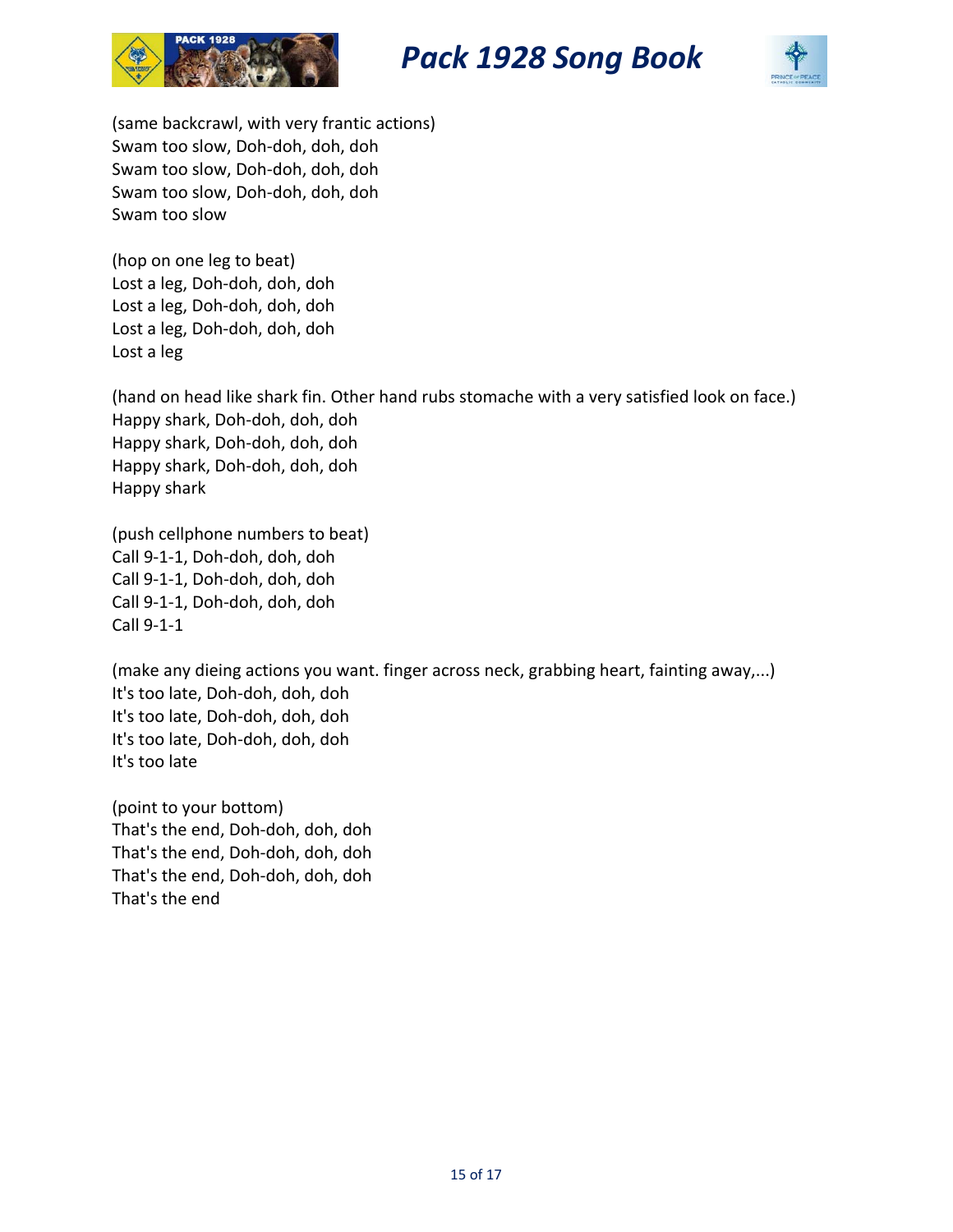



### **Announcement Song (simple version)**

Announcements, announcements, announcements!

What a terrible way to die,

A terrible way to die,

A terrible way to be talked to death.

A terrible way to die.

AND NOW...HEEEEEEREEEEESSSSS \_\_\_\_\_\_\_\_\_\_\_\_\_!! (The guilty party)!